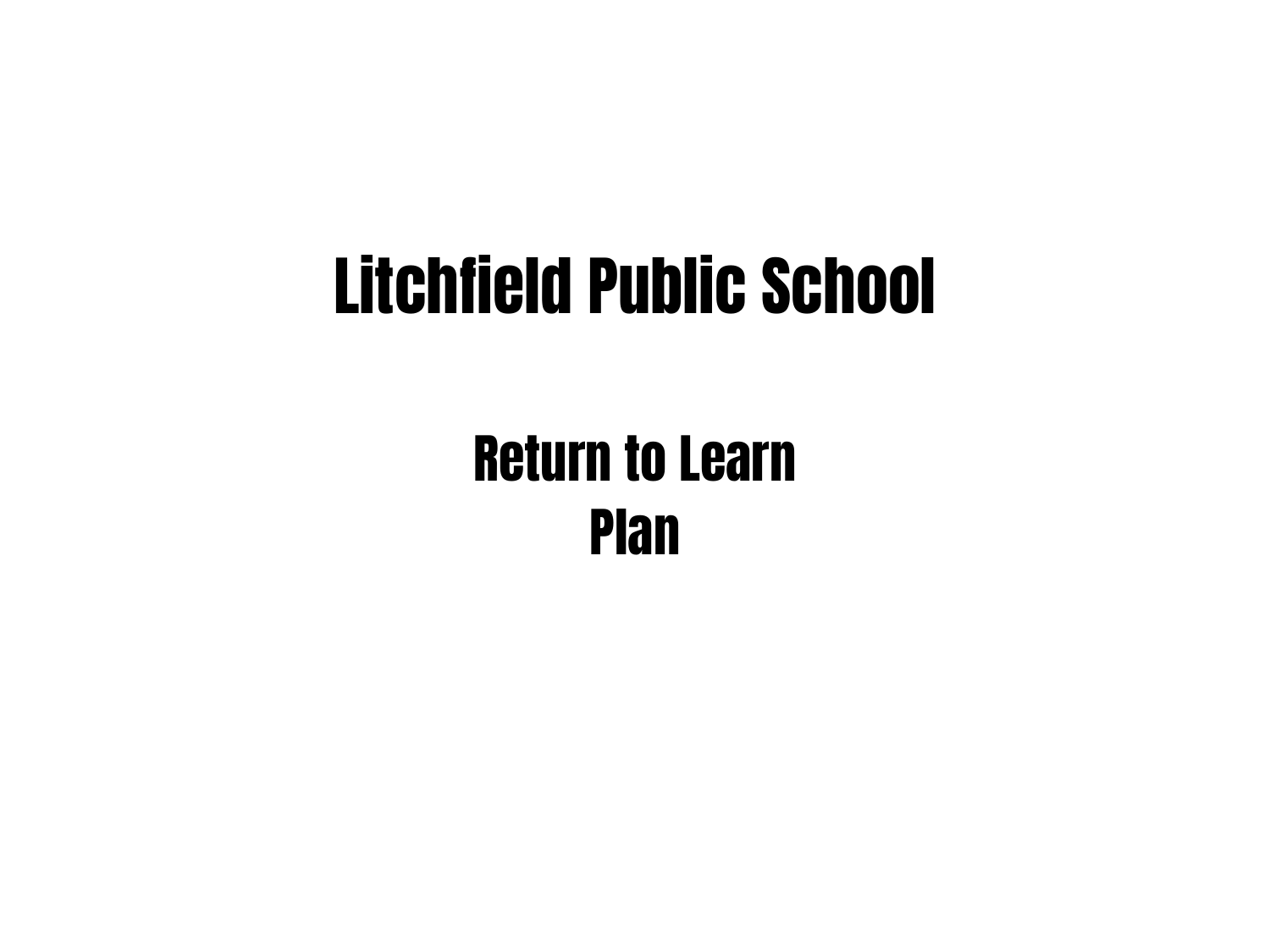### Student & Staff Health

- Parents and staff will monitor symptoms at home before school, if temperature is above 100.4 they must stay home.
- Temperature checks will be performed for each student and staff that enter the building, if above 100.4 they will be sent home.
- Teachers will practice social distancing, hand-washing, and other preventative strategies with students regularly.
- Students and staff may choose to wear masks.
- Sanitizing stations will be set up around the school, each classroom will have a bottle of hand sanitizer.
- Parents and other visitors need to check in with office.
- Students/staff who demonstrate symptoms will be sent home. School will follow guidelines set by Directed Health Measures (DHMs) of Nebraska.
- In cases of exposure, we partner with and follow recommendations of Loup Basin Health Department.
- **Students will not be allowed in** buildings.
- Teachers may work from home if feasible.
- Visitors will not be allowed in the building unless deemed necessary by administation.
- Health checks will be performed for each person who enters the building.
- Wearing masks will be recommended for those who are in the buiding.
- Staff will practice social distancing to the greatest extent possible.
- Send staff home who demonstrate symptoms and follow guidelines set by CDC and recommendations of Loup Basin Health Department.
- In cases of exposure, partner with and follow recommendations of Loup Basin Health Department.
- We recommend parents to health check students and take precaution, and the school supports student staying home with any symptom. Temperature checks will be performed for each student and staff that enter the building or before they get on a bus or van, if above 100.4 they will be sent home.
- 
- Students and staff will continue to socially distance to the greatest extent possible.
- Students and staff are encouraged to wear masks.
- Parents and other visitors will not be allowed in the building unless deemed necessary by administration.
- Students/staff who demonstrate symptoms will be sent home. School will follow guidelines set by CDC and recommendations of Loup Basin Health Department.
- In cases of exposure, partner with and follow recommendations of Loup Basin Health Department.

#### **LOW OR NO SPREAD Building Open as Usual With Precautions**

#### **MINIMAL OR MODERATE SPREAD Modified Use of Building**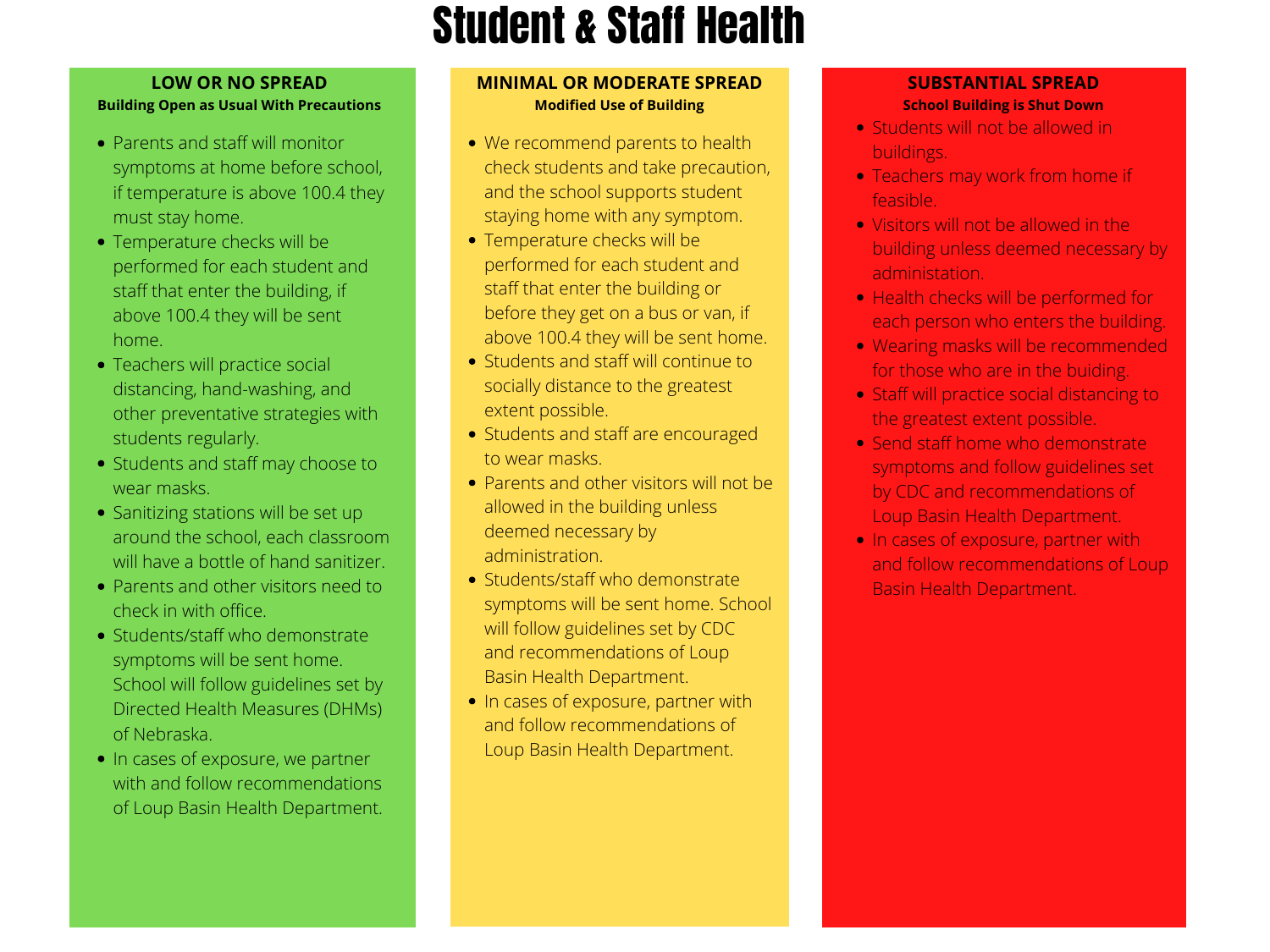- Students will sanitize/wash hands before and after eating, using playground equipment, using restroom, etc.
- Regular drinking fountains will not be in use. Students will use touchless water fountains to fill personal water bottles.
- All classrooms will have a disinfectant sprayed during the lunch break.
- All classrooms will be cleaned daily.
- Limited sharing of materials, this includes student to student sharing.
- Handles, railings, and other commonly touched areas around the building will be cleaned periodically throughout the day.
- Restrooms and locker rooms will be cleaned daily.
- School vehicles will be disinfected after each use.
- Deep cleaning of building as needed.
- Playground will be closed.
- **.** School vehicles will be disinfected after each use.
- Students will sanitize/wash hands before and after eating, using playground equipment, using restroom, etc.
- Playground equipment will be cleaned daily.
- Regular drinking fountains will not be in use. Students will use touchless water fountains to fill personal water bottles.
- Elementary desks and tables will be cleaned as needed throughout the day.
- Secondary desks and tables will be cleaned at the end of each class period.
- All classrooms will be cleaned daily. Shared materials/equipment will be
- disinfected after each use.
- Handles, railings, and other commonly touched areas around the building will be cleaned as needed throughout the day.
- Restrooms and locker rooms will be disinfected three times per day.
- School vehicles will be disinfected after each use.



### **Cleaning**

#### **LOW OR NO SPREAD Building Open as Usual With Precautions**

#### **MINIMAL OR MODERATE SPREAD Modified Use of Building**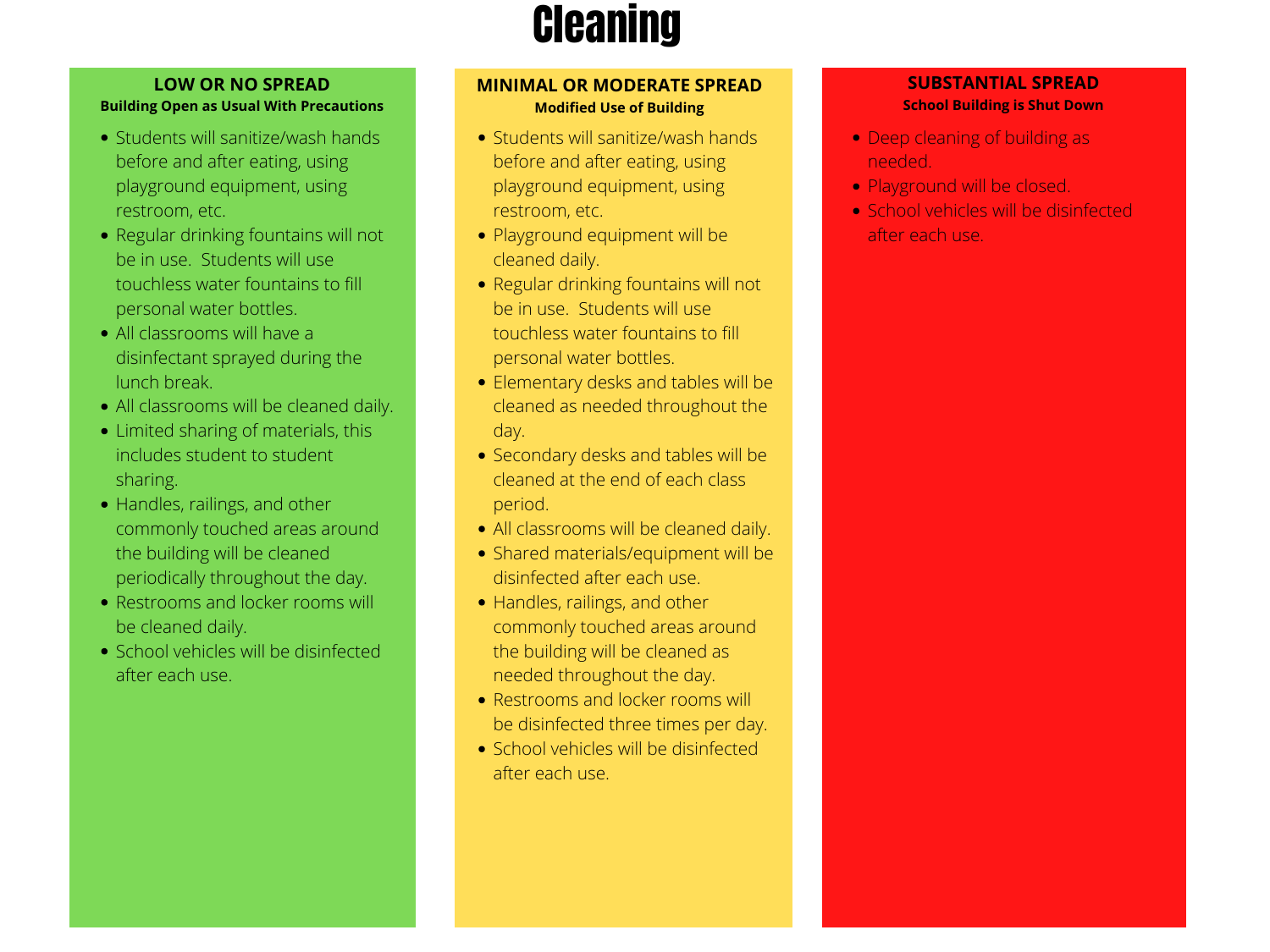### Inside the Classroom

- Teachers will practice and reinforce social distancing, hand-washing , and other preventative procedures with students.
- Seating arrangements will allow for as much distance between students as possible.
- Group and peer work in the classroom will be minimal.
- Teachers will establish electronic communication with students and parents.
- Teachers will utilize standard grading practices.
- Teachers will be able to zoom classes to children that are at home or create a plan to help students that are at home.
- Students schedule will be staggered and/or modified to reduce amount of interaction among different grade levels.
- Seating arrangements will allow for as much distance between students as possible.
- Tables and desks will face the same direction.
- Group and peer work will not be done in the classroom.
- Teachers will utilize electronic communication with students and parents.
- Teachers will utilize standard grading practices.
- Teachers will familiarize students with remote learning guidelines and expectations.
- Teachers will have the ability to teach virtually in needed situations.
- All learning will be done remotely.
- Students will have computers checked out to them.
- Teachers will communicate frequently with parents and students electronically and otherwise.
- Teachers will practice flexible lesson planning and grading.
- Remote learning guidelines and expectations will be shared with parents.
- Students will follow remote learning guidelines and expectations.

#### **LOW OR NO SPREAD**

#### **Building Open as Usual With Precautions**

#### **MINIMAL OR MODERATE SPREAD Modified Use of Building**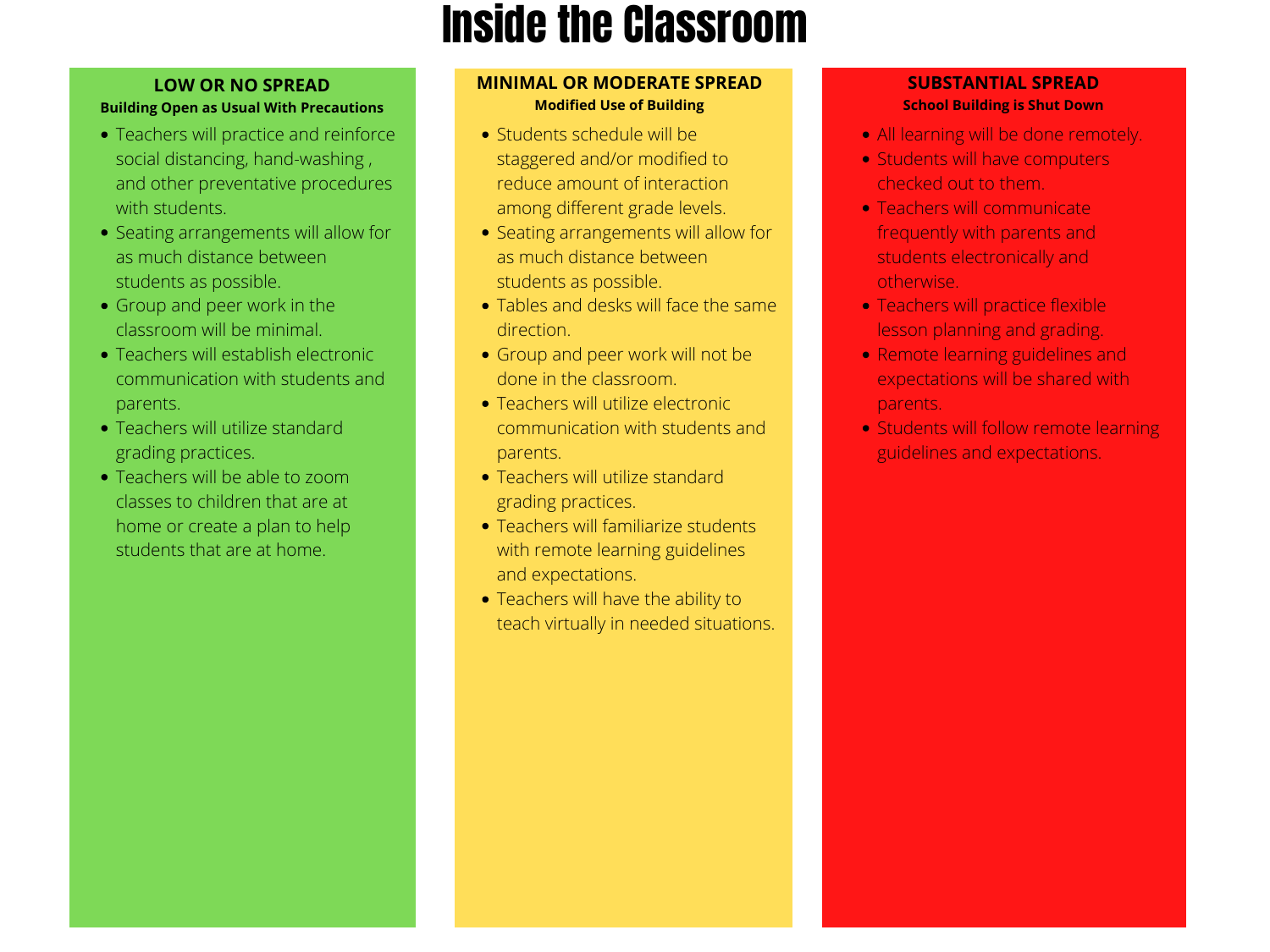### Outside the Classroom

- Students will practice social distancing.
- Elementary morning routine of meeting in the gym with social distancing in mind, no handshakes or unnecessary touching.
- Students will distance themselves as much as possible on buses. Family members may sit together.
- After-School Program staff will follow the same daily guidelines.
- Special Events such as a sports activities and programs will go on as scheduled with minimum restrictions.
- Students will practice social distancing to the greatest extent possible during passing periods, at lunch, recess, in the restroom and locker rooms, and before and after school.
- Elementary students will report to classrooms from 7:45-8:00 unless eating breakfast in the cafeteria.
- Lunch times will be staggered to reduce the number of students in the cafeteria.
- Recess times will be staggered to reduce the number of students on the playground.
- **Students will use sanitizer when** entering and exiting the bus.
- Students will sit in assigned seats. and in family groups. First students to be picked up will sit in back of bus and so on. Students in front of bus will exit bus first and so on.
- Special Events such as a sports activities and programs may have restrictions on attendance or be cancelled.

Learning box delivery will be continued similar to Spring of 2020.

#### **LOW OR NO SPREAD**

#### **Building Open as Usual With Precautions**

#### **MINIMAL OR MODERATE SPREAD Modified Use of Building**